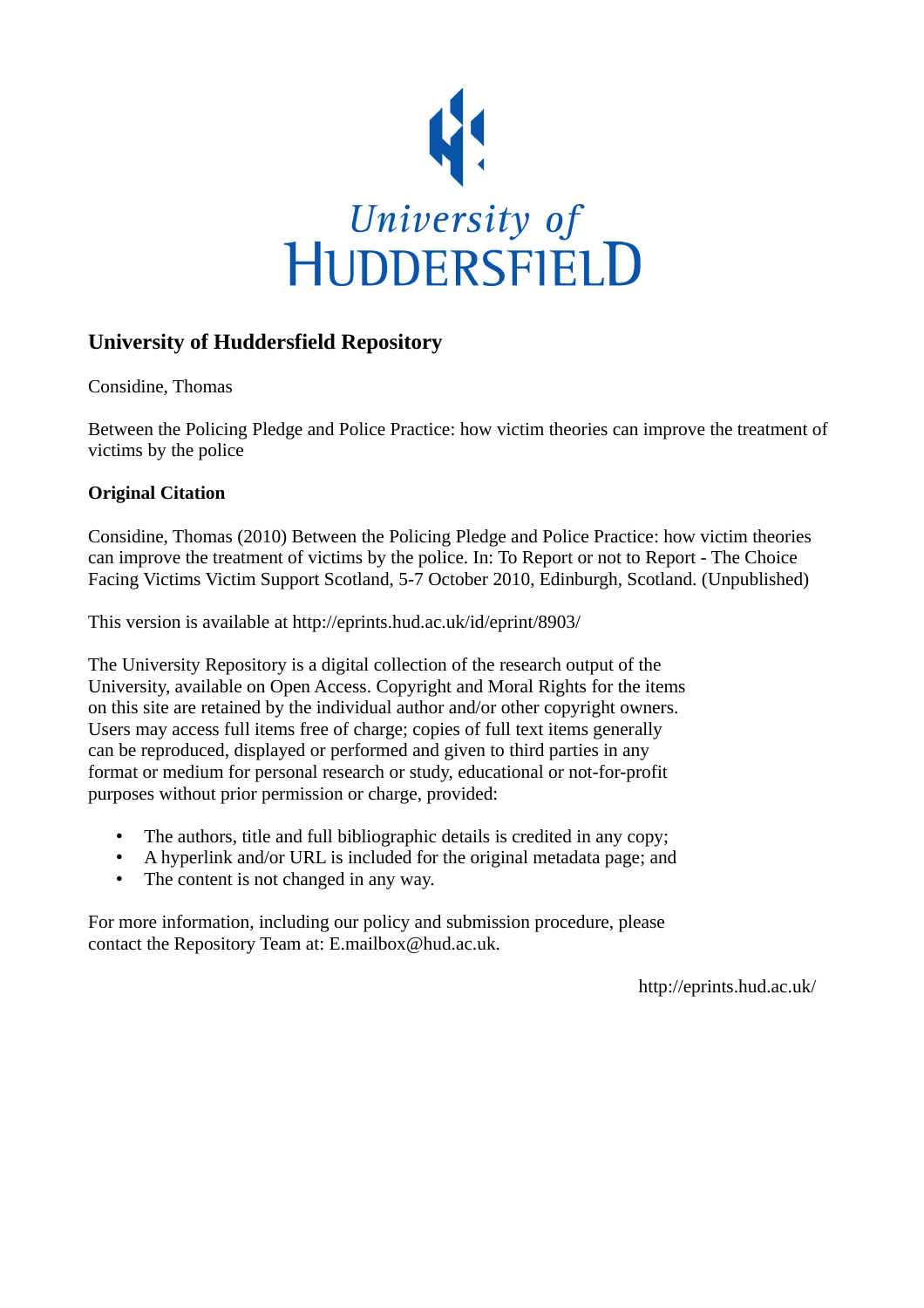## **VSS Conference Tuesday 5th October –Thursday 7th October 2010 John McIntyre Conference Centre**

## **'Between the Policing Pledge {1} and Police Practice: how victim theories can improve the treatment of victims by the police'**

## **Introduction.**

This paper owes its origins to the formation of an innovative and ground breaking foundation degree in police studies which was established at the University of Huddersfield in early 2005 and was run in conjunction with West Yorkshire Police Service.  $\{2\}$ 

This course was one of the first of its kind in the U.K. and was, in its way, the culmination of a significant review of police training which began in 1999 with a HMIC report in the way police constables were trained. It was the first major review since the Second World War and made several recommendations which were also developed in the review of 2002 Training Matters. Between them these reviews had acknowledged that although the existing Probationer Constable Training Programme{ P.T.P} had certain strengths, a new model needed to be implemented which would, inter alia, embed the values of life-long learning, the need for police training to be 'outward' looking i.e. away from the physical and cultural confines of police training schools and increase the professionalization of the police service. It was in effect , a training programme designed to meet the more complex demands of modern policing by introducing an educational element to training.

A new police training model was implemented in 2004 called the Initial Police and Learning Development Programme {I.P.LD.P}. It was originally comprised of twenty-two National Occupational Standards { NOS},[ subsequently revised to 21 in 2008] which provided the national framework of police training in England and Wales. The NOSs were offered descriptions of particular skills and types of knowledge which were essential for newly qualified police officers. In effect the model was designed to test both operational competency and underpinning knowledge supporting the practice skill. The foundation degree was designed to test the underpinning knowledge of trainee police officers with the West Yorkshire Police.{3}

The ideas in this paper were initially developed for a module called 'Assessment, Advice and Support' which focused upon victims of crime and policing.

The relevant NOSs were/are:

2H1 Interview Victims and witnesses [National Occupational Standards 2002}

. BE2 Provide initial support to victims, survivors and witnesses and assess their needs for further support. {National Occupational Standards Revised 2008} {Pepper and Pepper 2009}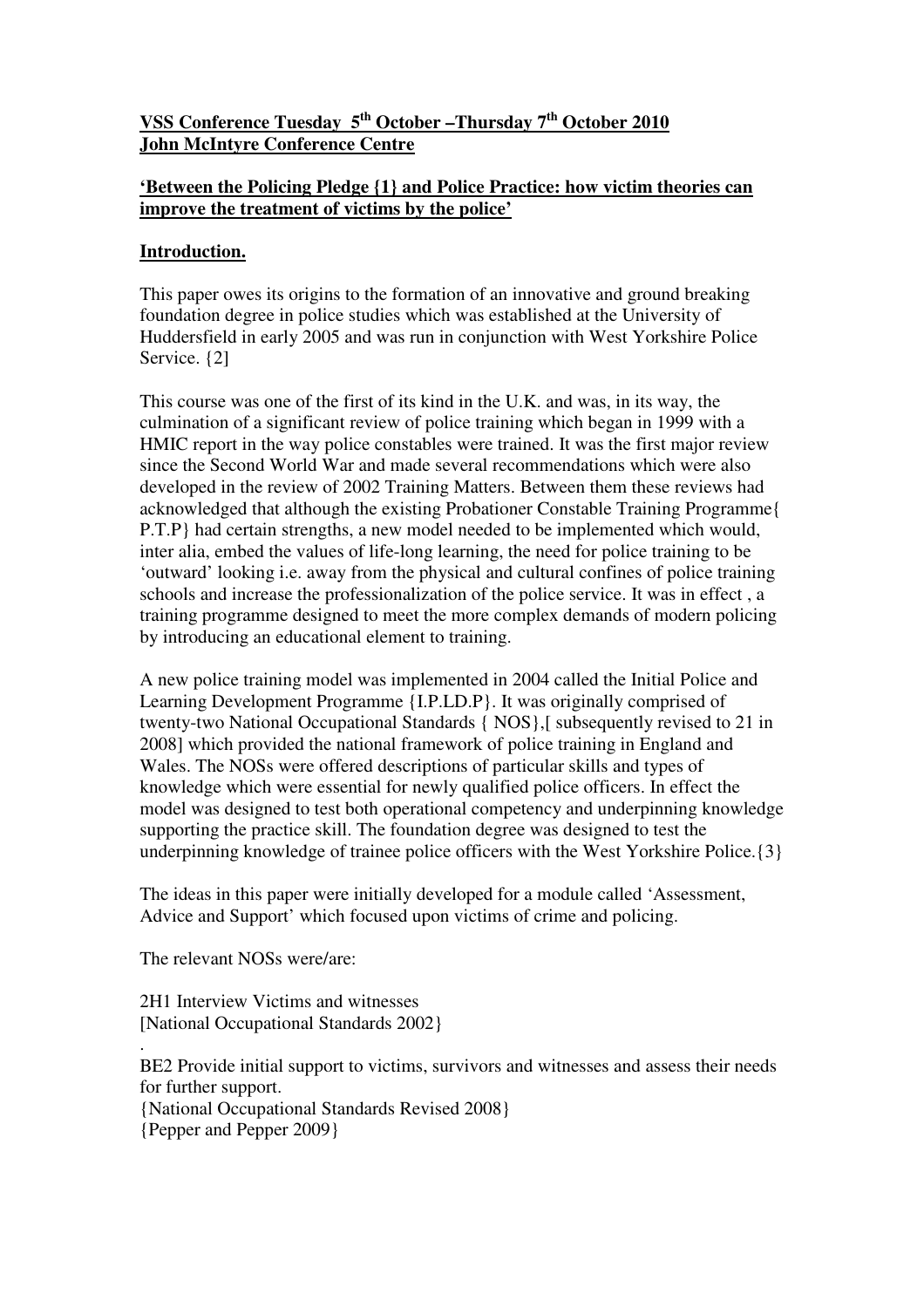The significance of these NOSs, especially the second one will be discussed later in the paper.

## **Workshop Objectives**

In this workshop we look at victims of crime from a theoretical approach. We will explore three influential theories, in terms of their origins, characteristics and how they can help our understanding about victims of crime. Moreover we will look at the significance of these theories in relation to police practice and professional standards.

There is a view that the theories examined here should actually be regarded as different 'orientations' or perspectives {Newburn 2007}. However for the purposes of this workshop the term theory is used since the main aim is to show how these ideas can be used primarily as a way of assessing victims, either positively or negatively. The assessment process is crucial as it can significantly determine the way advice and support is offered.

By the end of this workshop you should,

 $\leq$  know why it is important to have an understanding of victim theories;

• have gained an understanding of the following victim theories:

-Conventional,

-Realist,

-Critical,

- be aware of how these theories can be used to make an assessment of victims;
- Recognise how some assessments can lead to victim blaming and other assessments can support a more positive approach

## **The Benefits of Theories.**

Before launching into victim theories it is worthwhile just noting the reasons why the importance of using theories in general but for dealing with victims in particular.

1} It is well documented that developing and understanding a sound theoretical base is the key to promoting good practice. Theories provide a framework or basis on which we can make sense of a seemingly complex set of experiences and events. Victim theories help make sense of the many dimensions connected to being a victim of crime and provide a means by which our own assumptions can be tested and our understanding broadened. For example, consider that every day the victims of crime are reported on in both the national and local news and it can often present as a bewilderingly array of circumstances. Theories can provide a way of making sense of these events.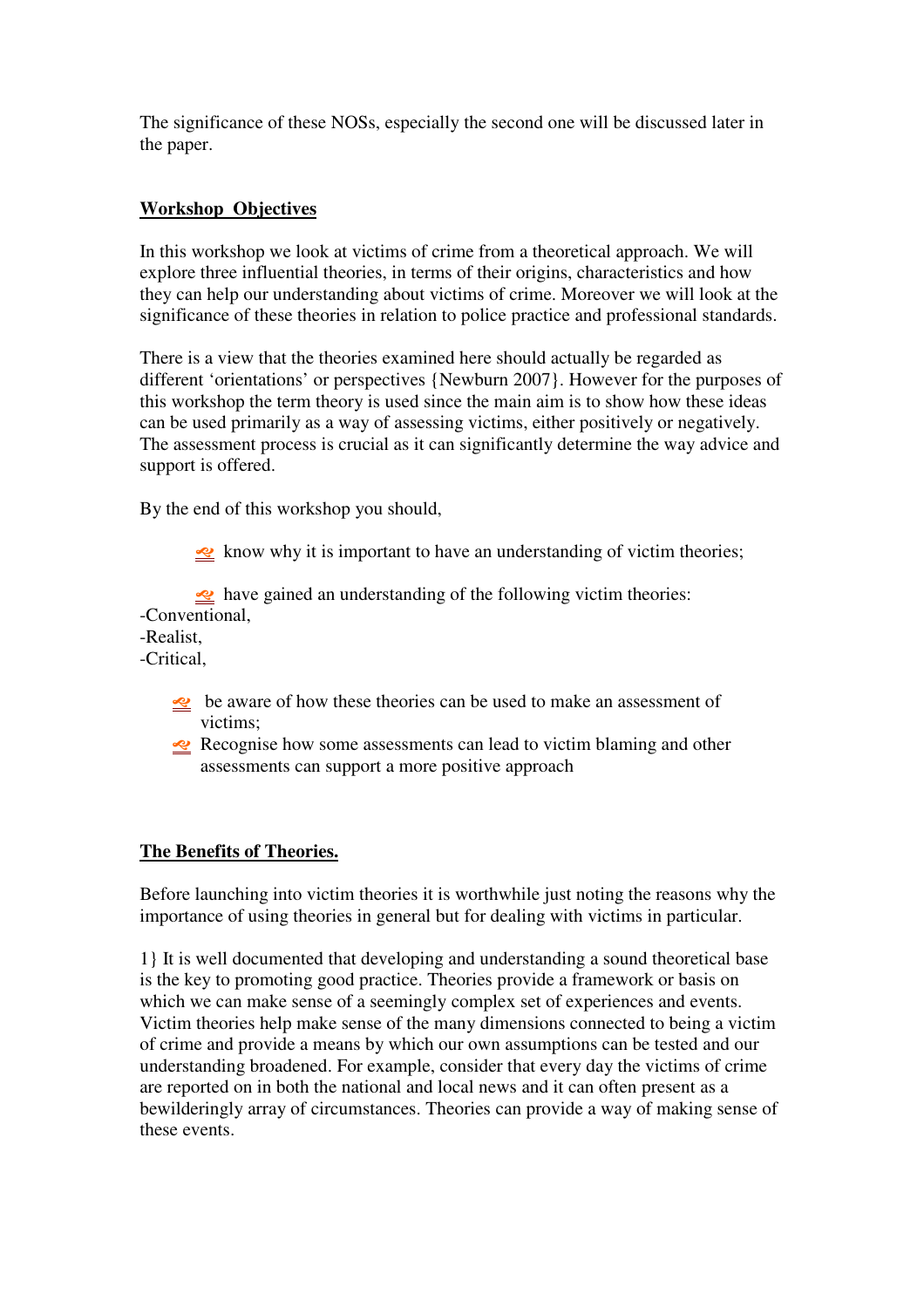2} It is well noted that the criminal justice system is becoming increasingly victim focused {e.g. Hall 2009; Bottoms and Roberts 2010} Over the last year there has been the Victims Champion, the establishment of the first commissioner for victims of crime in England and Wales and the establishment of the National Victims Service.  $\{4\}$  The treatment of victims takes on a significant political dimension, especially in financially austere times and value –for money becomes paramount.

The police have a vested interest in treating victims of crime well. They rely upon victims to report crime and so it is important that they ensure the trust and support of victims in order to do their job. Along with other criminal justice agencies, the police are subject to the Code of Practice for Victims of Crime {implemented 01/04/06 and currently under review} which gives victims the opportunity to make formal complaints if they feel that they have not been treated fairly. Furthermore the police have launched a 'Policing Pledge' whereby they are measured against levels of public confidence and satisfaction. Although this has been subsequently abolished the need the political dimension of providing 'customer' satisfaction remains a significant feature for the police.

3} There are, obviously, numerous examples of good practice in relation to victims of crime by the police and in terms of media reporting they are rarely, if ever reported. However it is equally true that there are numerous examples of poor practice and that poor practice can have a very damaging effect for all concerned.

There are regular instances reported in the media where it is recorded certain victims were not treated as well as they could or should have been: the following examples give a flavour of the problems which arise:

- 'Police and Prosecutors apologise to disabled victims of crime{The Guardian 11/05/09}Here the paper reported on two separate cases where disabled victims were not taken seriously by the police and subsequently by the Crown Prosecution Service;
- 'Arrogant Police must visit every crime victim'{ The Daily Telegraph 02/09/09}: The then out-going Chief Constable of Merseyside Police, Sir Bernard Hogan-Howe, argued the need for all victims to be treated the same rather than the current practice of selective treatment.
- 'Essex Police admit Maria Stubbings murder case mistakes'{www.bbc.co.uk 19/08/10.This reported on the Essex Police taking the unusual step of conceding serious errors had being made prior to the conclusion of the Independent Police Complaints Commission's investigation into the case. The victim's murder occurred within the context of domestic violence and it was acknowledged her reports of threats were not responded to in an appropriate manner.

Each of these examples can be analysed further and given a specific contextual meaning but they are a small part of a growing number of media stories highlighting the differential practice of victims. Other evidence emerges from official statistics on crime.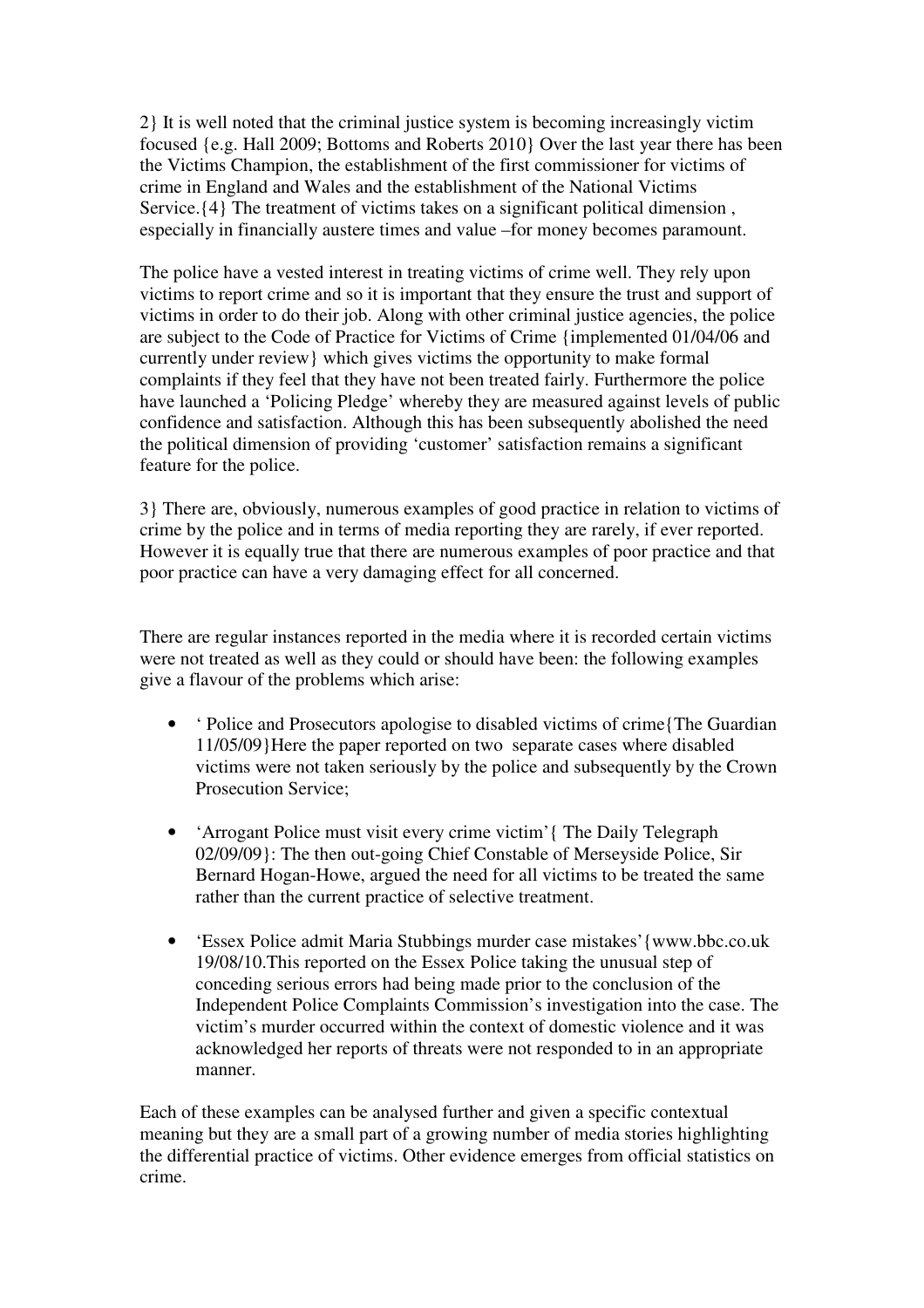The findings from the 2004/05 finding showed that although the public had confidence in the police generally they actually declined significantly following actual contact { Gieve et al 2007}.The BCS of 2006/07 indicated that 25% of those who had dealings with the police were less than satisfied. Added to this we could also consider the findings that the complaints against the police have risen by 8%{ www.bbc.co.uk 24/09/09} One of the issues that this kind of finding highlights is that not only is there differential treatment of victims but it could be much more widespread than is often recognised.

### **Assessment and the Differential Treatment of Victims.**

If we return to the relevant National Occupational Standards{ NOS} cited at the start of this paper, the key word is 'assess'. One of the fundamental skills required to treat victims well is the ability to *assess* them. The question is how does a police officer do this? On what basis or by what means does this assessment take place?

It is arguable that following the guidelines and procedures for dealing with victims as indicated above is simply not enough- the examples above show that there is variable practice in the way victims are treated which are not addressed by procedural approaches.

Another possible answer could be located in what is often referred to as 'police culture.' This is the informal but prevalent view of what constitutes 'proper' police practice amongst front-line staff {Mawby 2008; Reiner 2010} There could exist subjective interpretations of what the role of police officer is in relation to treating victims and how they should respond to their particular needs which is not primarily based upon official policy. It is exclusively an individual's personal beliefs and values influencing operational discretion and judgement. In other words it is possible that personal prejudices or values may influence the way the victim is initially assessed. This could account for the differential treatment.

The following fictional case study offers another answer to this question. Although this case study is fictional it is based upon the experience of assessing numerous student police officers' assignments in which they have described their experiences of attending a domestic violence incident. What is described in this case study are recurring characteristic features often associated with domestic violence 'call-outs'. The example of domestic violence has been chosen mainly because it is statistically and anecdotally the most frequently encountered form of victimisation.{5}. It also highlights the significant and influential aspects of feminist thought within victimology.

## **Case Study: Domestic Violence**

The victim is a woman called Nicky. She is 39 years of age and has been in a relationship with Pete for eight years. Pete is 42. They have two children aged five and three respectively. Both adults are long term unemployed and are both in receipt of benefits. Nicky is in receipt of unemployment benefit and has had occasional unskilled work but it has been mostly cash-in hand. She feels limited in her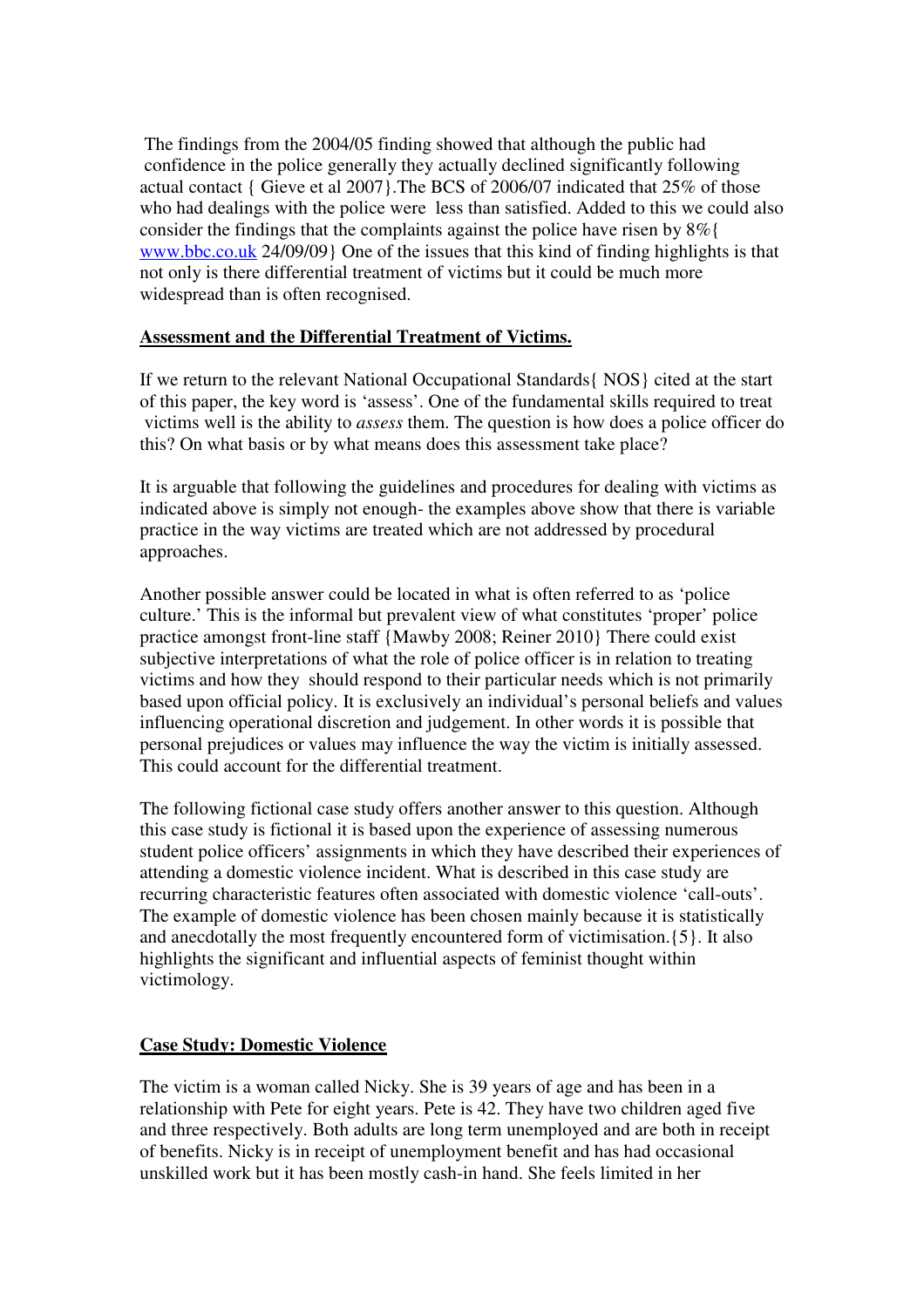opportunity to work owing to her children. Pete is in receipt of Incapacity Benefit as he has been assessed with mental health problems. Nicky also receives a care allowance for looking after Pete. He has been in trouble with the police many times throughout his life for a variety of offences including acts of dishonesty and violence. He is often violent when he has been drinking.

The police have been called to the house on numerous occasions in relation to incidents of domestic violence. It is usually Nicky that calls the police but Pete has also called them occasionally, claiming that her behaviour is causing him concern and that he thinks she may pose a threat to the children.

The police have been called out on such a regular basis that they have begun to identify a possible pattern. The drinking usually follows the receipt of their benefits and this often leads to arguments between them. Nicky usually rings the police at some point fearing for her safety or that of her children. When the police arrive there is usually evidence of a disturbance. Both parties often present as having been drinking when the police arrive. On some occasions when they arrive Pete can often behave calmly and co-operative with the police when he is arrested and taken away. Nicky can often act in seemingly aggressive manner and she has, on occasions been charged with breach of the peace offences.

When the police have sought to bring charges against Pete, Nicky has withdrawn her statement and not wanted him prosecuted.

There have been times when she has been temporarily housed in a shelter but she has retuned to the family home as the children found it difficult to cope away from their home and father.

This case study can raise a number of various questions: how could this victim be assessed? What would be the significant issues for your consideration? How would you respond to this victim? What are the possible needs of the victim?

In addressing these types of questions one of the first things we need to do is offer a definition of the term victim. What does it mean and how can it inform our assessment?

#### **Definition of Victim: Dictionary Definition**

A good starting point is to look at the Oxford English Dictionary. { as does Spalek 2006}

- 1 A person who is injured or killed as a result of an event or circumstance;
- 2 A person or thing injured or destroyed in pursuit of an object or in gratification of a passion;
- 3 A prey, a dupe;
- 4 A living creature sacrificed to a deity or in a religious rite.

These definitions are not technical, legal definitions but reflect everyday common uses of the term. They allow for a diverse range of interpretations.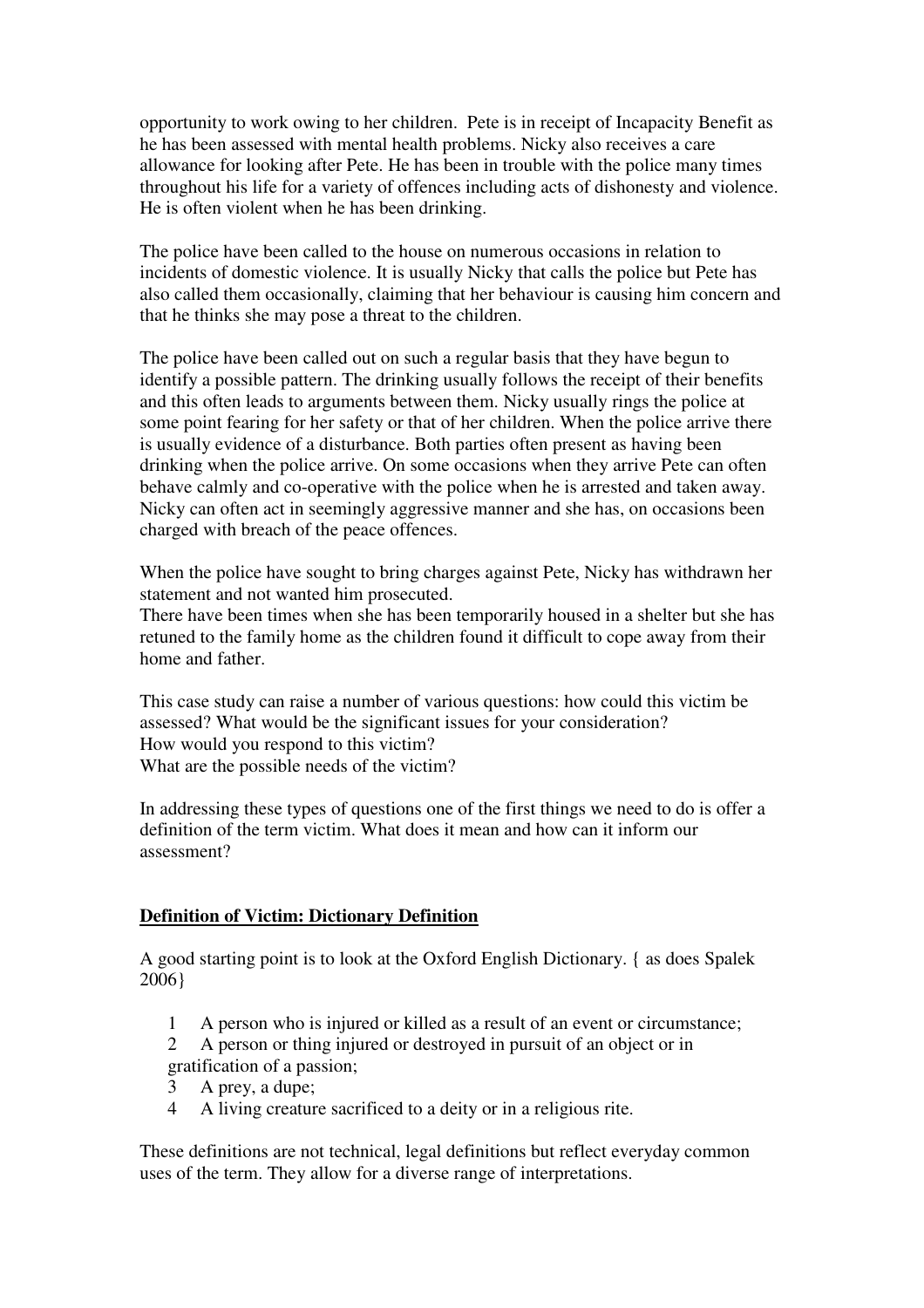The first definition seems to imply that it is a negative experience which imposes itself on an individual in an unwarranted and unfair way. In other words it could mean it is about bad things happening to good people through no fault of their own.

The second definition suggests that the victimization occurs as a result of the person's own character or personality. In other words it is something about the person, their own innate qualities which contributes to their own suffering. They could be seen as blameworthy.

The third definition offers a variation of the second one, namely that someone is a victim owing to their own character trait but it is a more negative view: they are a victim owing to their naivety or stupidity.

The fourth and final variation is perhaps more striking and dramatic. It could be argued that rather than focus on individual or personal qualities it considers social and cultural factors. A more formal way of describing this is that it focuses on structural factors such as religious beliefs, social practices and cultural practices.

Considering the different possible meanings that can be attached to the word victim we perhaps can begin to see how victims can be seen in different ways and treated differently. Some victims could seen as unfortunate, victims of circumstance, others could be seen as having particular personality traits that contributed to their victimisation or others could be seen as victims of broader social and cultural factors.

These interpretations could influence the way victims are responded to either positively or less positively. These are the kind of definitions police officers may tap into when formulating their own treatment of victims We will return to these themes when we look at the specific theories of victimization and how they help us perceive the way victims can be assessed.

#### **Conventional Victimology[Positive}**

Although there is some debate around the origins of victimology it is generally accepted that one of the first pioneers of a theory of victimisation was by Hans von Hentig..{ e.g. see Williams and Goodman Chong 2009}

It is argued that this was the first formal study which placed the victim at the centre of criminological study. During the time von Hentig was writing about victims there was a growing interest in studying crime from the perspective of the criminal. The main concern was to identify what made a criminal. The main aim was to identify what separated the criminal from the non-criminal. In his studies on victims Von Hentig sought to undertake a similar approach from the victim perspective. He was interested in examining the possible relationship between the victim and the perpetrator and why certain people could be 'singled' out as victims for certain criminal acts.

The central point of Von Hentig's argument was that although in theory anyone could be a victim of crime there were certain people who more likely than others to be victims owing to particular social and/or social characteristics which raised their risk of victimization. Von Hentig sought to identify these features and placed then into 13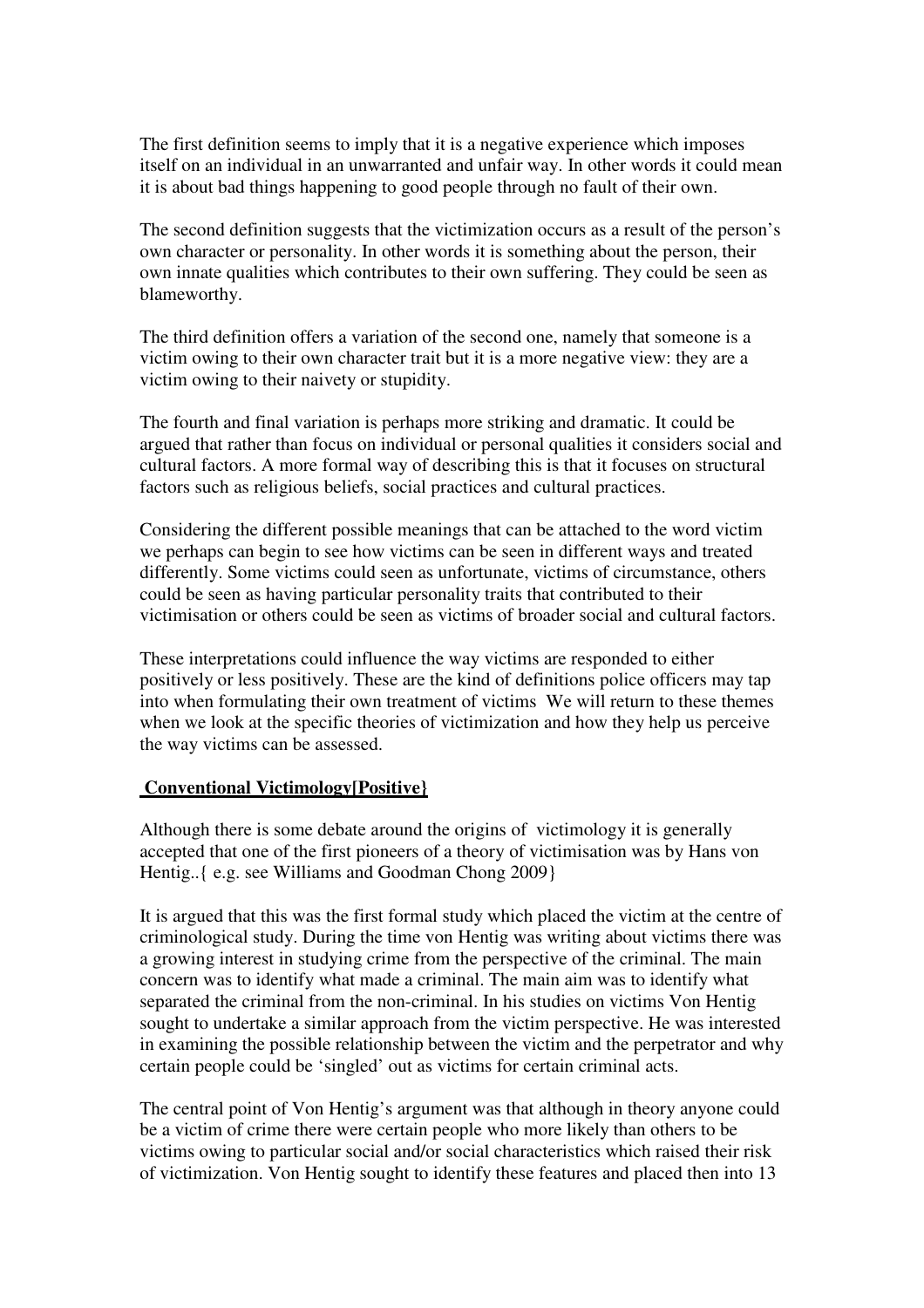distinctive categories or typologies. This was an attempt to offer an objective scientific approach to our understanding of what makes a victim. This is why the Conventional approach is sometimes referred to as the Positive approach as it seeks to identify empirical or objective, verifiable evidence of victim proneness. The key finding of von Hentig's approach suggested that the key reason why people are likely to be victims of crime was because of their own personal characteristics, behaviour or lifestyle.

This methodology was developed and applied by subsequent researchers.

- in 1958 Mendelsohn, a lawyer, promoted the concept of victim culpability to identify the extent to which victims contribute to their own victimisation;
- also in 1958 a study by Wolfgang looked at murder victims 'types' and identified the characteristics that had contributed to their own demise and
- $\leq$  in 1971 a very controversial study by Amir had applied to the same methodology to victims of rape. Certain character and behavioural traits were identified to explain why some women were more likely to be raped than others.
- A number of other studies undertaken in the 1970s to the current day looking at lifestyle and routine activities as contributory factors to victimization. These have been influenced by the emergence and use of victim surveys which are looked at in the next chapter.

This attempt to identify victim proneness is an attempt to develop a crime prevention model. It could be argued that if certain particular behavioural and/or personality traits can be identified which heighten the risk of victimization then potential victims could be advised as to how they could protect themselves.

So, for example, it may be possible to see how someone was a victim of burglary may have unwittingly contributed to their own victimization by not securing their property properly. Or they could have left an item of value in their car whilst it was unattended. In the spirit of Conventional victimology advice could be given to these victims as to how they could protect their property and reduce the risk of further victimisation.

## **Applying Conventional Victimology to the Case Study**

In applying Conventional Victimology to Nicky you need to assess Nicky and identify what features about her or her situation could contribute to her own victimisation,

- Nicky continues to stay in the relationship despite, it seems some opportunities to leave;
- It could be argued that Nicky may have provoked at least some of the arguments which led to abusive behaviour. She has been under the influence of alcohol herself and has been warned for violent behaviour;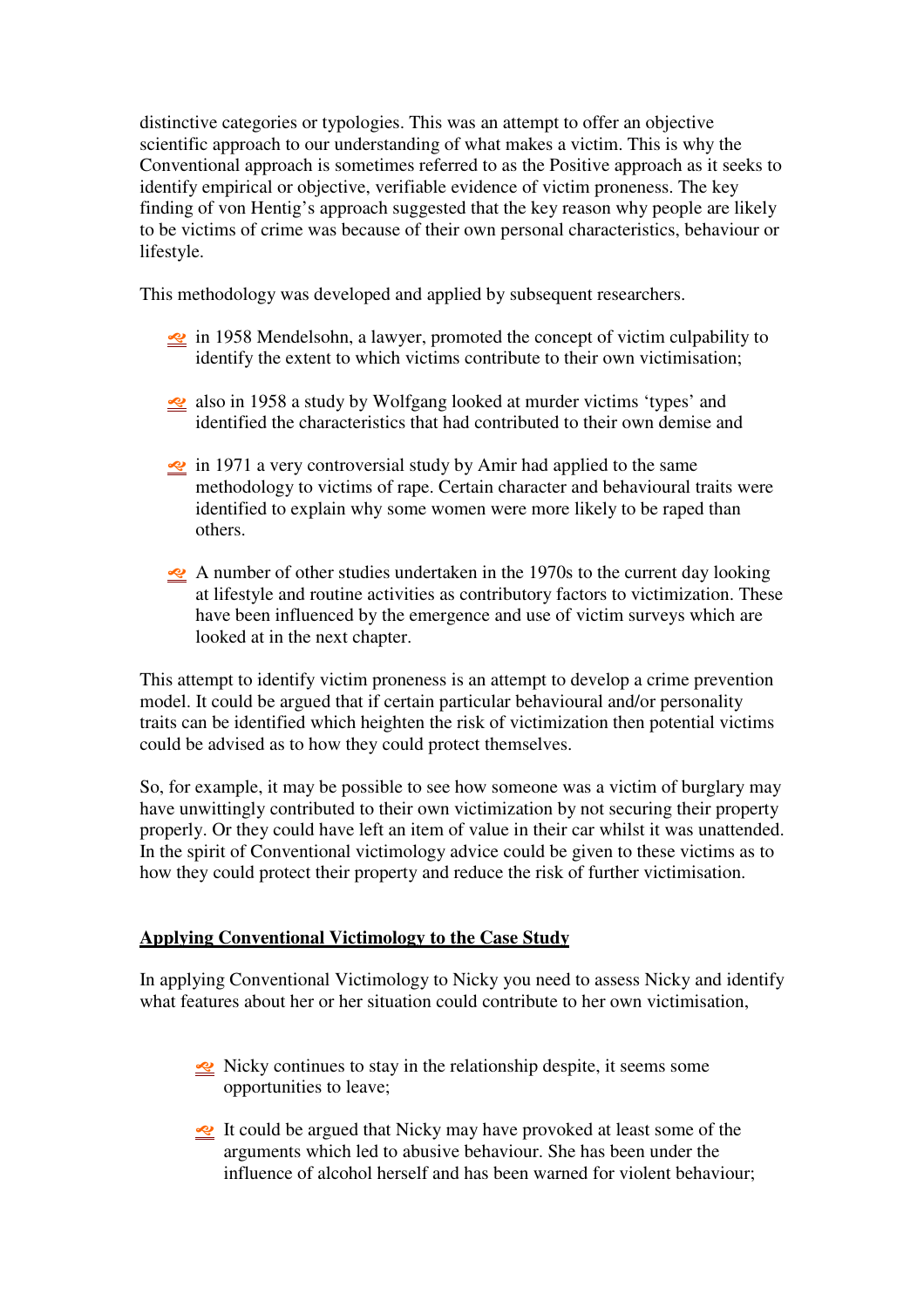Nicky does not appear to help herself as she does not co operate with the police in securing a conviction.

You may have identified other factors in addition to the ones listed above The kind of advice that could be offered to Nicky is that she must either leave this man, she must change her own behaviour and not provoke a violent confrontation or she must cooperate with the police. It might even be all three.

However in identifying the above features we are focusing almost exclusively on what appear to be her limitations and failures whilst overlooking the behaviour of the perpetrator of the crime. The emphasis is all on what Nicky must do, or not do, and Pete is completely ignored in this scenario. This leads us to one of the key criticisms and pit-falls of Conventional victimology.

### **Criticism of Conventional Victimology**

Victim blaming is in effect, blaming the victim for being a victim of their crime. This is an unintended but very easy pitfall of applying Conventional victimology. By taking an approach which focuses on how the victim may have played a part in their own victimisation it can allow value judgements to be made about the victim which can lead to unfair assessments.

In the case of Nicky we have seen how she could be assessed as not helping herself because she does not leave Pete. We might be overlooking other factors which prevent her from leaving, such as financial, practical and emotional issues. This might to relate to financial and practical issues as well as emotional ones. We have seen how she could be judged for provoking the behaviour but we are taking the responsibility off Pete for his own actions. We have offered an assessment which could hold Nicky responsible for not fully co-operating with the police but this could be down to fear of reprisal.

From this perspective we can begin to see how some victims of crime may be treated less favourably than others.

## **Realist Victimology**

The Realist or Radical approach to victimology emerged during the 1970s and 1980s.This approach emphasised the significance of the economic and social context in which victimisation occurs.

The 'realist' approach involved a broad range of criminologists who were united in having a self professed 'left wing' agenda in the analysis of crime and victimisation. In brief they sought to locate both the causes of crime and the consequences of victimisation as arising from economic and social inequality. Their answer to this was to challenge the economic and social order that created this unfairness and allowed this victimisation to occur in the first place. In this regard they were also referred to as 'radical'.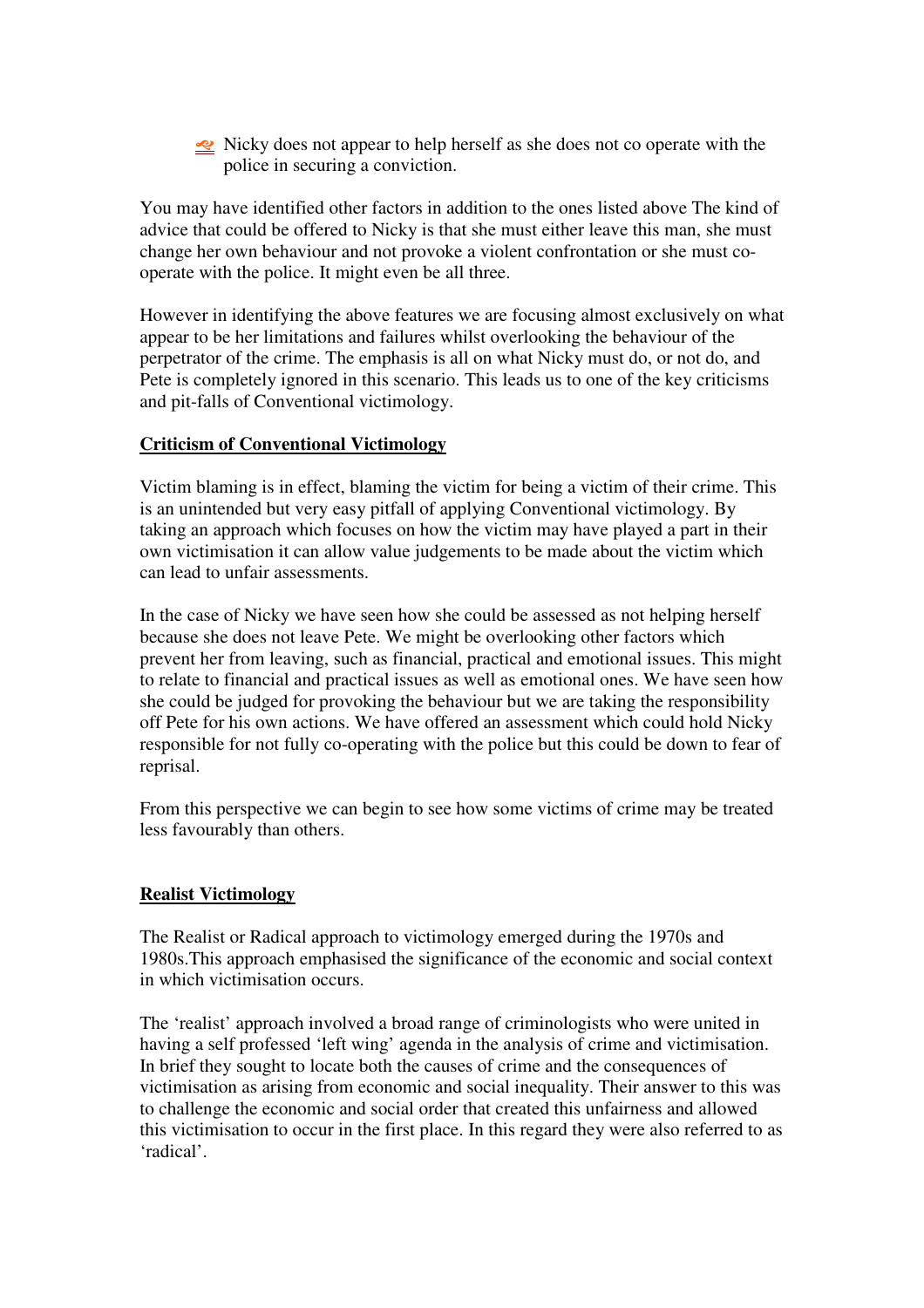They were partly influenced by the implementation of crime surveys from the late 1970s onwards which revealed that a great deal of victimization was not officially reported to the authorities. Furthermore their own analysis of these figures indicated that the main bulk of victimisation was experienced by the marginalised and disempowered figures in society. Connected to this they were also influenced by the emergence of campaigning groups seeking support for specific victims {e.g founding the first Refuge for 'battered' wives in 1971}, and most notably the pioneering work of Russell and Rebecca Dobash in the 1970s.{1979}.

The term 'Realist 'arose through the stated aims of one of the significant pioneers in this field, Jock Young, who said that there was a need to 'get real' with crime and the effects it has on victims, especially those marginalised socially, economically and politically. Young stated that, in order to understand the experience of victims of crime and crime which involves engaging with victims directly.{1996}

The means to do this was to undertake a series of surveys themselves. These surveys were used to provide a window on the reality of victims' lives. They uncovered experiences of crime which affected minority ethnic groups, the elderly and women. Moreover they were able to record not just specific instances of crime but the daily experiences of living with crime. In other words they began to tap into the reality that victimisation is not just about dealing with a specific event but can affect the quality of life. They also asked victims about their confidence in the police and the criminal justice system generally to support their needs as victims. They began to open the prospect of assessing police efficacy and reliability for victims of crime.

This approach offered a very different view of victims than the Conventional one. Rather than be seen as complicit participants, they were victims owing to economic and social inequality arising from an unfair society. Victims could be assessed by their economic and social status: the more disadvantaged one is the more likely one is to be a victim.

Applying this theory, victims of burglary may not be able to afford to secure their property If someone has an item stolen from their car it might be because they struggle to afford the appropriate security. For those who are subject to physical assault or forms of intimidation it might be that they live in a socially deprived area and cannot afford to move to a place of safety. People are victims because they have little or no resources to protect themselves from victimization.

#### **{B}Applying Realist Victimology to the Case Study.**

Using this theory Nicky would be assessed in terms of her economic and social situation. In particular there might be relevant issues as to why Nicky struggles to leave this relationship as a means of protecting herself and her children. What are the practical factors which may expose or increase Nicky's risk of victimisation Some possible issues could be:

Nicky and her partner are both on benefits and are long term unemployed. They could reasonably be classed as poor. The benefits are not only for themselves but they have two young children. If Nicky were to leave, bringing the children with her, she would, on a practical level, have even less money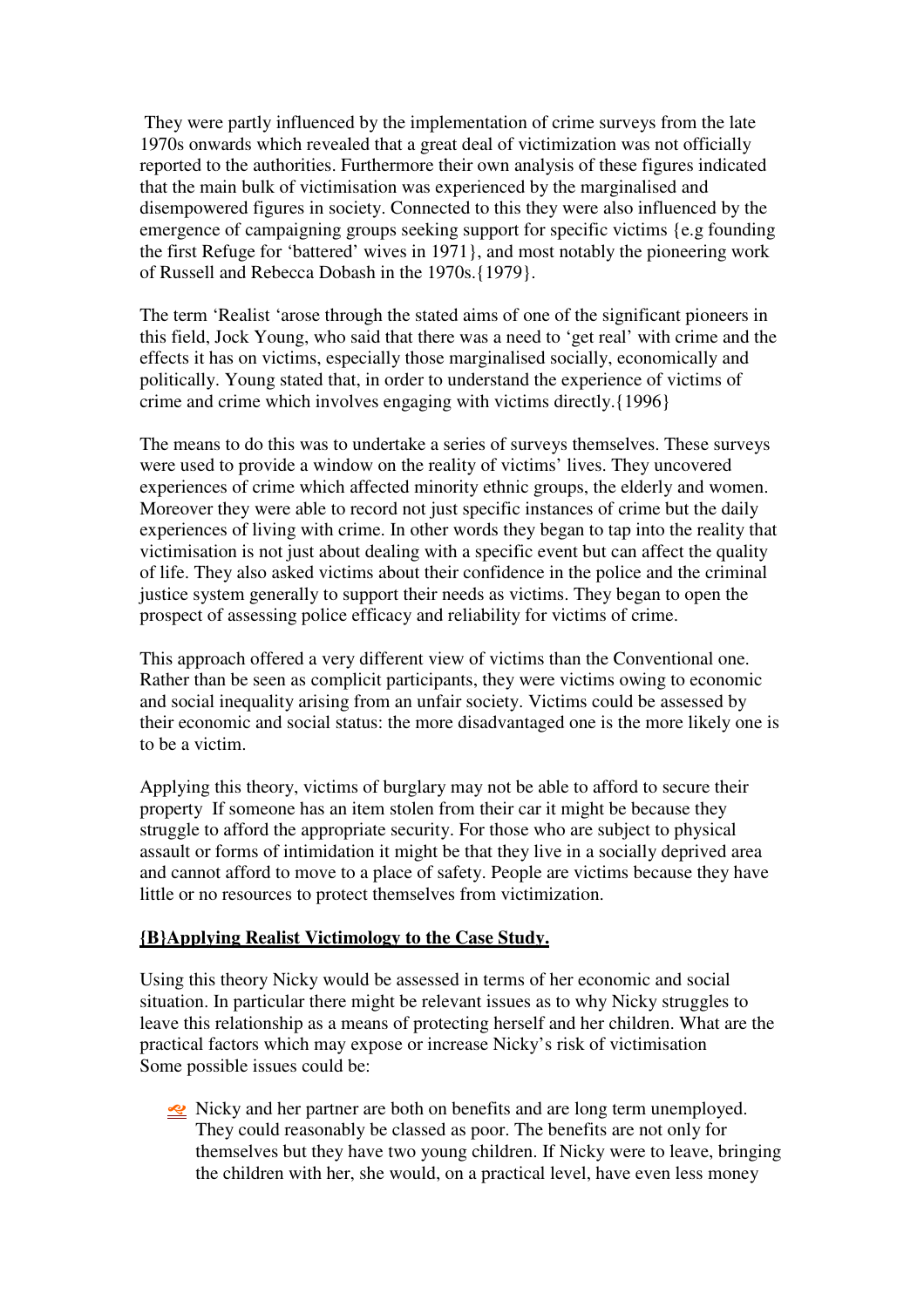with which to cope. There could be a financial dependency which keeps her in the relationship.

- If Nicky does leave you could consider the practical implications for herself and her children. Where do they live? Do they have to re organise their benefit arrangements? One child is of school age and so would the children need to be re schooled? Would Nicky lose contact with any other family or friends she has established? The key point here is to highlight the fact that the practicalities of moving might be far more daunting than the possibility of staying .
- $\leq$  This is speculative but not unduly unfeasible: it is not uncommon in abusive relationships for men to control access to the finances and so it is another practical reality that Nicky may not have access to any money in order to facilitate a move. It is a way of controlling a partner. There is also an emotional reality which is that Nicky may be scared to leave her partner. Research shows women who affect permanent separation from their partner place themselves and their children at higher risk of harm.{Barnish 2004**}**.

Assessed Nicky from the perspective of her economic and social status promotes a more sympathetic approach. Rather than see Nicky as playing a part in her own victimization she is seen as subject to recurrent victimization, owing to her financial situation. Rather than not wanting to help herself it could be that she is constrained by her practical circumstances.

 This approach also influences the support and advice that could be given. If it is judged that a significant issue is the economic and social context then perhaps a possible solution lies in providing social support. This might mean utilising victim support agencies such as Refuge or other similar agencies.

#### **Criticism of Realist Victimology**

However useful one may find this approach it is not without criticism or limitations. The main criticism against the Realist approach is what is often referred to as its ideological approach. What this means is that it looks at victims and victimization from a particular left wing view, namely economic inequality and deprivation. The interest on victimization is as evidence of social oppression and inequality. As a consequence it may well overlook or downplay other possible issues and characteristics which could be equally relevant.

So, for example, in the case study involving Nicky and Pete it could be reasonably argued that the lack of money Nicky had was a significant factor in her continued victimization. However, how far does it explain why she is victimized? For example domestic violence does not just occur in poor families. It can and does occur in comfortably well off families as well. Also, while Pete himself is relatively poor and part of a socially disadvantaged group: he is though, the main perpetrator of the crime rather than the victim. The point here is that there may well be other factors than just economic ones which explain the causes of victimization for both domestic violence and other forms of victimization. This leads on to the third victimological theory.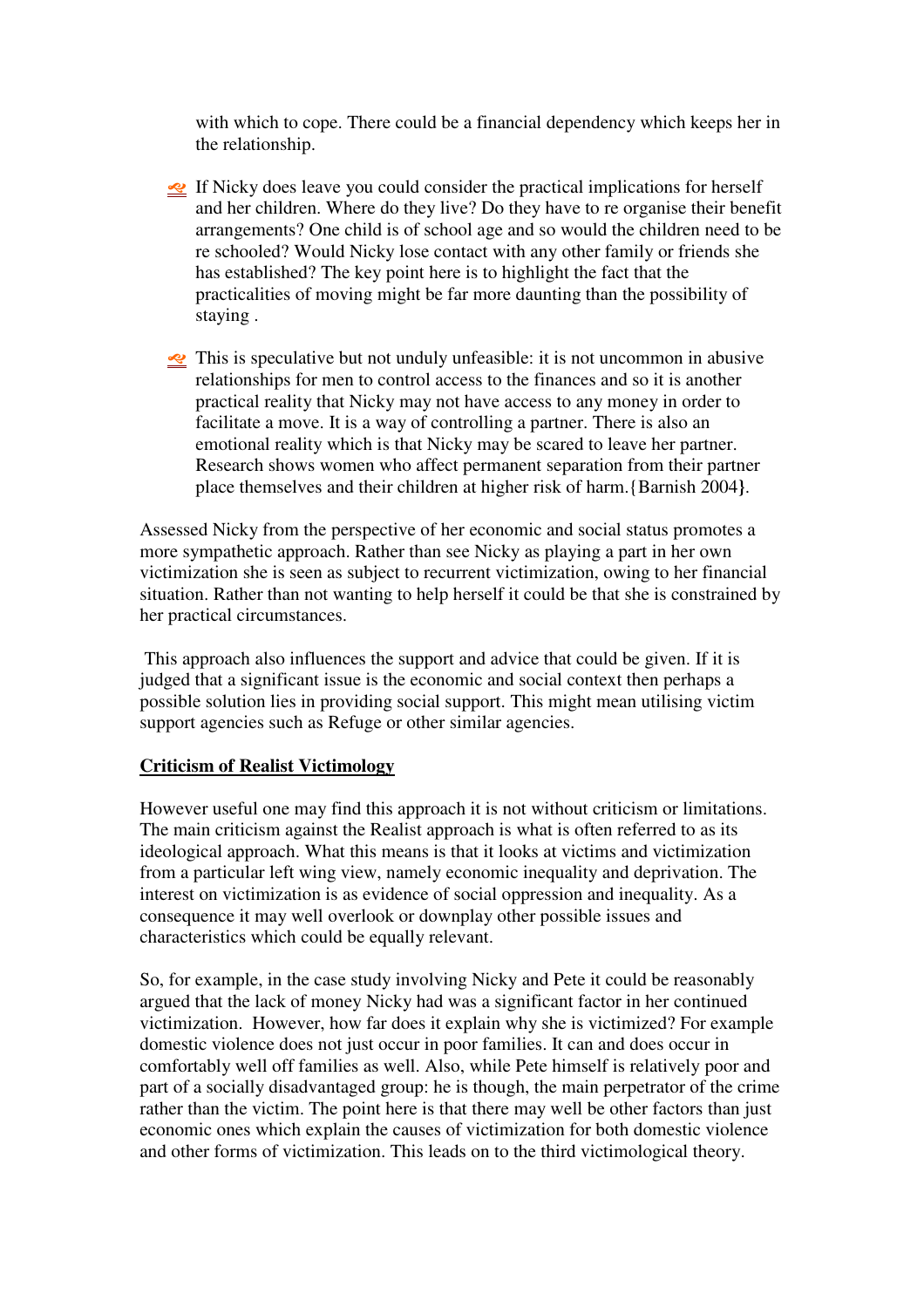## **{A} Critical Victimology**

This approach to victimisation emerged in the 1990s One of the key texts was a book published in 1994 called '*Critical Victimology* by Rob Mawby and Sandra Walklate. Further studies and developments in victimology have added to this approach{ Goody 2005; Spalek 2006; Walklate 2007 and Newburn 2007}.Critical in this sense means thoughtful, analytical and questioning. Rather than seek to apply universal, one-sizefits all theories to victims as the other two do, this approach promotes a more reflective and analytical approach to understanding victims.

For example, one aspect of Critical victimology raises questions about how victims are defined. Who has the power or authority to define them? How do victims see themselves? It has been argued that the term 'victim' can often convey a sense of weakness and helplessness. Some may prefer to define themselves not as victims but more positively as survivors and/or witnesses There are connections with feminist victimology which is referred to below..

 This approach can also highlight the way victims can be categorised as 'deserving' or not. This can relate to media and popular presentations of victims which can shape our understanding of victimization. A 'critical' approach would suggest that there is no one single definition of a victim but a variety of interpretations, with an interest in looking at what possible meanings could be applied and by whom.

An important study in this field was undertaken by the Norwegian criminologist , Nils Christie, who developed the concept of the 'Ideal Victim'{1986 cited in Dignam 2005}.Christie argued that some victims attracted more sympathy than others and that the ones who gained the most sympathy were those who fitted our idea of the 'ideal'.

The ideal victim had several characteristics. They were:

- $\leq$  vulnerable {young, female, either young or old};
- virtuous or beyond reproach{ they were respectable, could not be blamed in any way and had no connection with the perpetrator}
- the offender can clearly be presented as 'big and bad'.

This is what Walklate refers to as the 'Little Red Riding Hood' concept: this is a fairy story which can fit the above characteristics of the 'Ideal Victim.'.If the victim fits the 'ideal' criteria we could view them as more deserving of sympathy than those who do not. The 'Ideal victim' concept is a very narrow one and it is arguable that not many victims fit this model. If someone does not fit the 'Ideal model' is it right to treat them less favourably? It might be a way in which victims can be judged in a negative way which could lead to unsympathetic treatment.

Another feature of critical victimology is that it encourages a greater debate and understanding about victims in terms of their needs as well as their rights. This also promotes a more informed and knowledgeable approach towards victims. We can develop a better understanding of victims partly from talking and engaging with them directly as well as drawing upon an understanding of research, analysis and discussion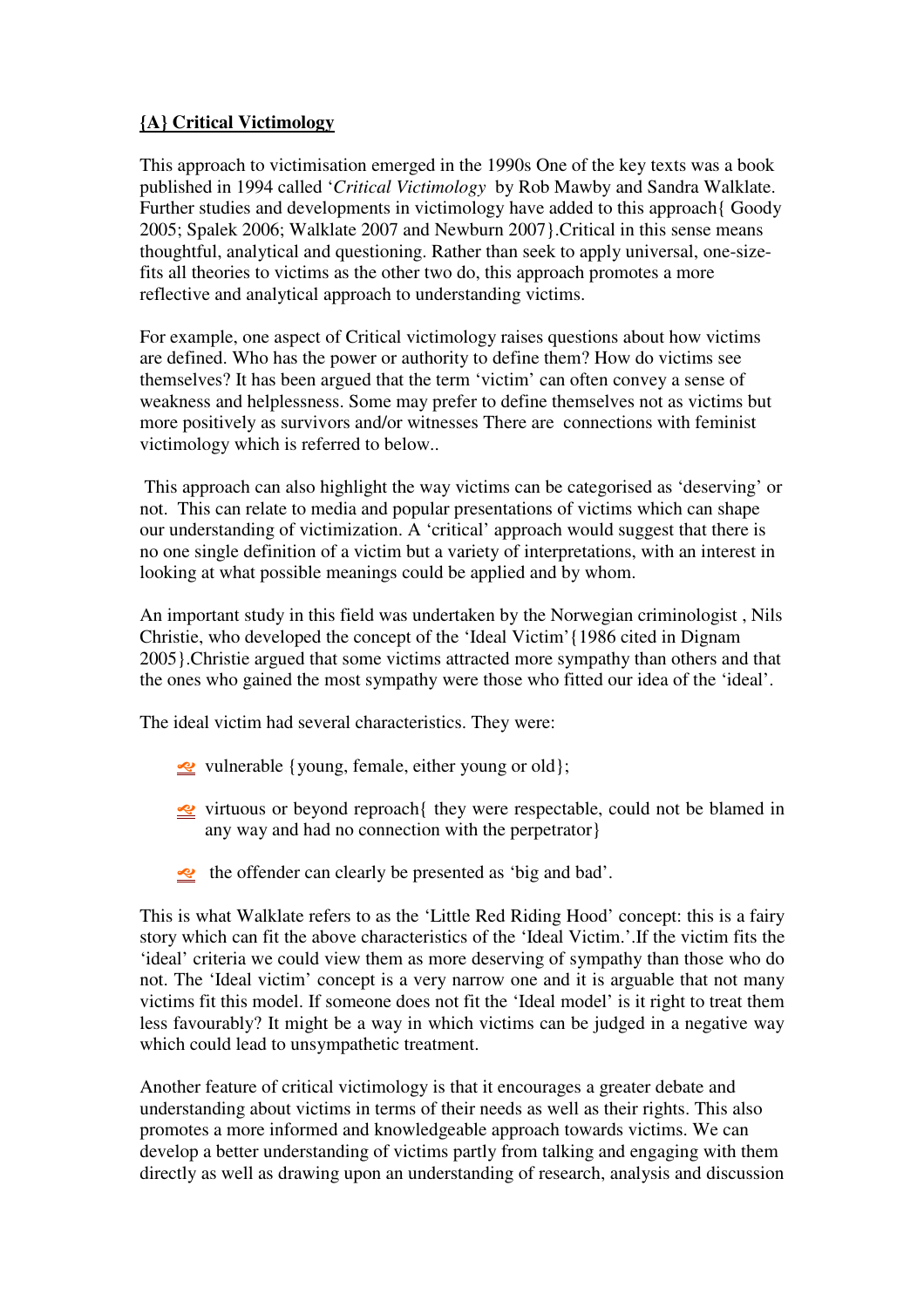around particular types of victims. In other words we can begin to appreciate that victims and victimisation can be varied , complex and sometimes contradictory. For instance we tend of think of victims and perpetrators as two distinct groups but they can also overlap: someone who is the victim of a crime one week can be the perpetrator another week. In brief this approach suggests that the more we know and learn about victims and their specific needs the better we are to help and serve them.

## **Applying Critical Victimology to the Case Study**

A possible application could be along the following lines:

- One of the things 'critical 'victimology asks us to consider is both how victims are defined and by whom. In regard the case study it initially seems very straightforward: when Nicky telephones the police and seeks help she is defining herself as the victim and, by implication, Pete as the primary aggressor. However it can also be applied the other way round as when Pete telephones the police he can define himself and the children as victims.. It is possible that the victim status may shift according to the circumstances. However the definition could simply be based on who manages to gain access to the telephone first, thereby possibly influencing the response of the police.{Miller 2001}
- Does Nicky fit the 'Ideal' victim model. Although she is female she would not be classed as young or old; it is highly debatable if she could be considered s beyond respectable and beyond reproach and it questionable if she would attract sympathetic media attention, if any at all. In short, she does not fit the 'ideal Victim' model so she could be viewed as an 'undeserving' victim. This creates a negative image of the victim and has similarities with Conventional victimology in that it can promote victim blaming.
- We could also consider relevant research and information to help understand the needs and experiences of Nicky. It is wrong to always assume that women actually want to leave and terminate the relationship Some women want the abuse to end but the relationship to continue. This might be why Nicky continues in the relationship. Studies show that women cope with abuse in different ways and develop their own strategies of coping{Barnish 2004}.For Nicky this might be calling the police in times of acute stress. Once their presence has alleviated the problem Nicky may be viewed as a 'survivor' of domestic violence rather than just a victim.
- It is also argued that there is a difference between the way men and women use violence: men use violence to control women whereas women use it in response to violence {Miller op.cit.}.Pete's use of violence has been used as a means to control Nicky. If Nicky has a record of arrests against her name it could hamper her future chances for a successful prosecution against Pete. When Nicky has demonstrated violent behaviour it is when the police have arrived and it could be that that she feels safe enough to release her anxiety and stress.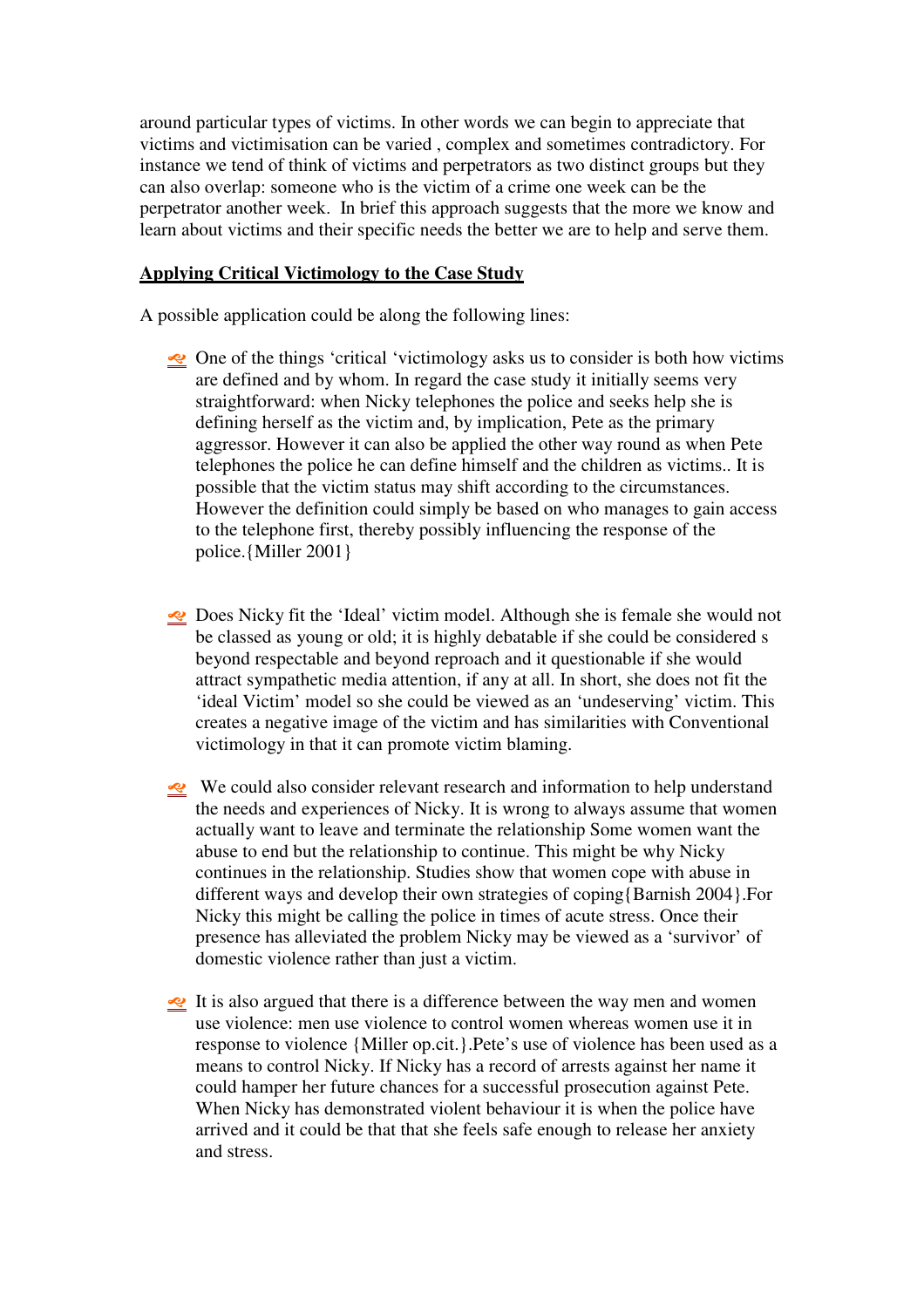Having a greater knowledge of these issues can allow a more informed awareness of the needs of the victims. We can begin to understand the possible contradictory behaviour of requiring police help but not wanting to seek a prosecution and why Nicky behaves less like the 'ideal' victim and demonstrates aggressive behaviour towards the police.

## **{B}Criticism of Critical Victimology**

The critical approach to victimization can be seen as a much more sophisticated and analytical approach to victimization than the other two theories. For those seeking a more practical and pragmatic application of ideas it might feel a bit abstract. It may seem a bit remote or too theoretical for day-to-day policing practice.

However it is about developing a wider and broader knowledge of victims' experiences, needs and rights. The more knowledge one has about victims the better the assessment of them.

### **Summary**

In this chapter we have looked at three key theories of victimization as a means of assessing victims of crime. The key points of each theory are as follows

## **Conventional**

Focuses on how victims may have contributed or played a part in their own victimisation.

Application: This approach can be used to develop crime prevention strategies as potential victims can be advised as to how they can reduce their risk of victimisation. Criticism: it can allow victim-blaming as the victim is seen as partly, or wholly, responsible for their own misfortune.

## **Realist**

Focuses on the economic and social factors in which the victim finds themselves and identifies this as the main cause of their victimisation.

Application: it is argued that victimisation is a product of social inequality and oppression. It may encourage the use of victim support networks to alleviate lack of social care.

Criticism: it can be too ideological as it tries to see all forms of victimisation as arising from social injustice.

## **Critical**

Tends to promotes a more questioning, analytical approach to victimisation. It raises questions around the meaning and use of the term victim- what are the different labels that can be attached to victims and who has the power to apply them? It advocates a broader understanding of the needs and experiences of victims. Application: it can identify whether a victim fits the 'Ideal' model and promotes an awareness of the complex needs of victims.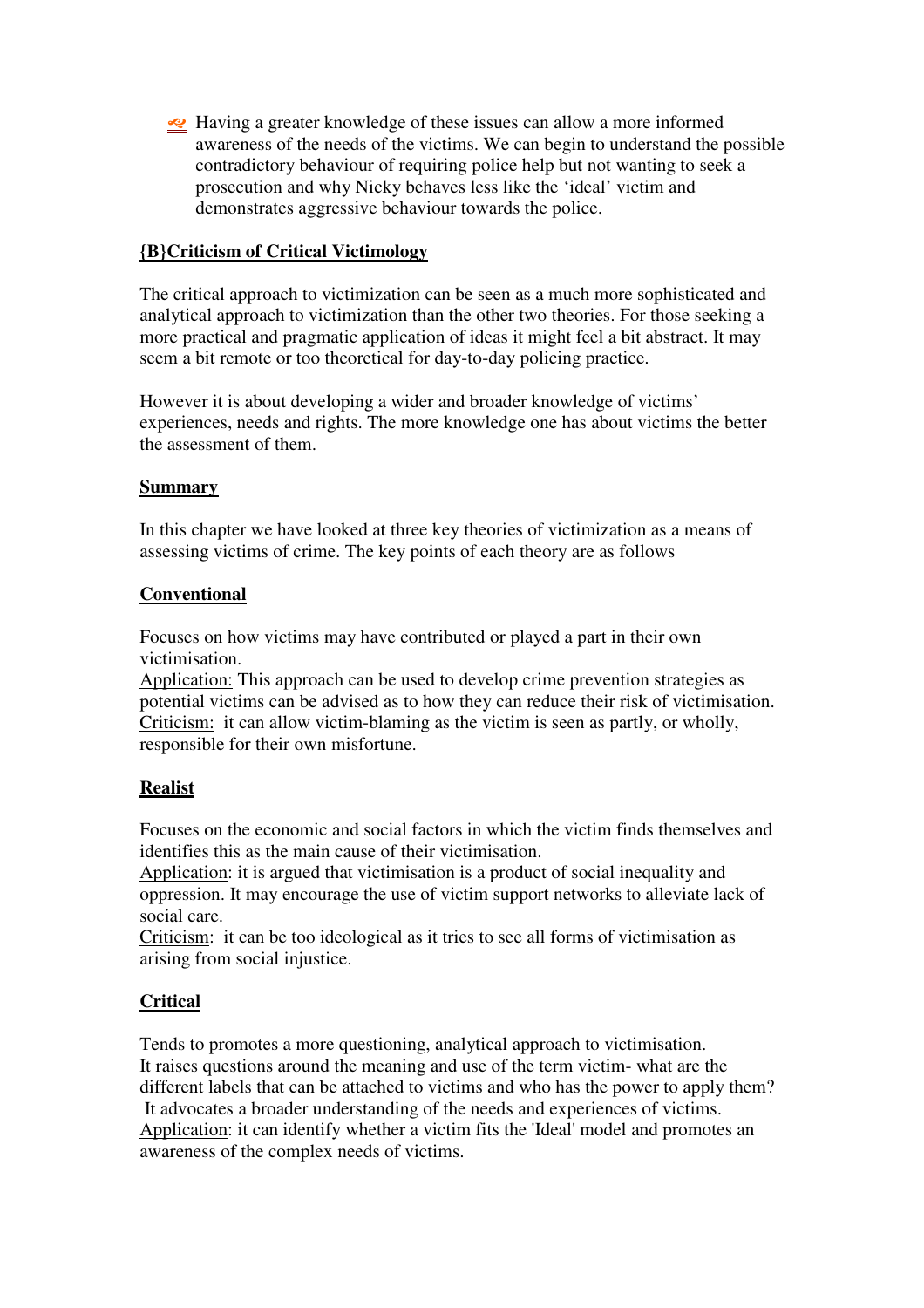Criticism: it could be argued it can be a more abstract, philosophical approach to victims and as such it may not be obvious how it can have practical application.

## **Postscript**

In looking at Realist and Critical Victimology we have also noted the nascent influence of feminist analysis in developing our understanding victims. Its significance has been noted elsewhere { e.g. Harne and Radford2008 and Wykes and Welsh 2009} but it, to briefly identify three key areas, it has highlighted the extent of gendered crime and the disproportionate impact on women, successfully campaigned for legislation and policy changes and finally, explained victimization as a process rather than an event.

### **Notes**

1} Events have overtaken the title of this paper since the Policing Pledge was abolished with immediate effect by the Home Secretary Theresa May on 29<sup>th</sup> June. several weeks after the submission of this proposal. I have retained it as it captures the spirit of this article which is to show a gap between policy and practice and how it can be bridged.

2} Acknowledgement should be made to Michelle Hayles and Kevin Gorman who were the architects of the Police Studies course at Huddersfield University and were instrumental in both delivering and facilitating an innovative teaching programme. They are no longer involved in the programme and it has since being re validated.

2} There are, surprisingly, relatively few academic texts focusing on the recent developments in police training but one notable contribution is Selina Copley's Reflective Practice in Policing [Forthcoming February 2011 ]. Learning Matters Limited.

4] The National Victims' Service was created in January 2010 and aims to guarantee a better service for victims of crime and anti-social behaviour. This was created in response to a report 'Redefining Justice' by Sara Payne, who was appointed the Victim's Champion in 2009 for a twelve month period to review victim services. In March 2010 Louise Casey was appointed as the new, independent Victims' Commissioner which builds on the work of Sara Payne.{ www.justice .gov.uk/news/re;ease. Accessed 30/03/10}

5} The Fawcett Society and Women's Aid websites provide valuable and salutary information on domestic violence statistics as well its broadest effects. For further information see www.fawcettsociety.com and www.womensaid.com For information on Scotland information can be found at www.scottishwomensaid.com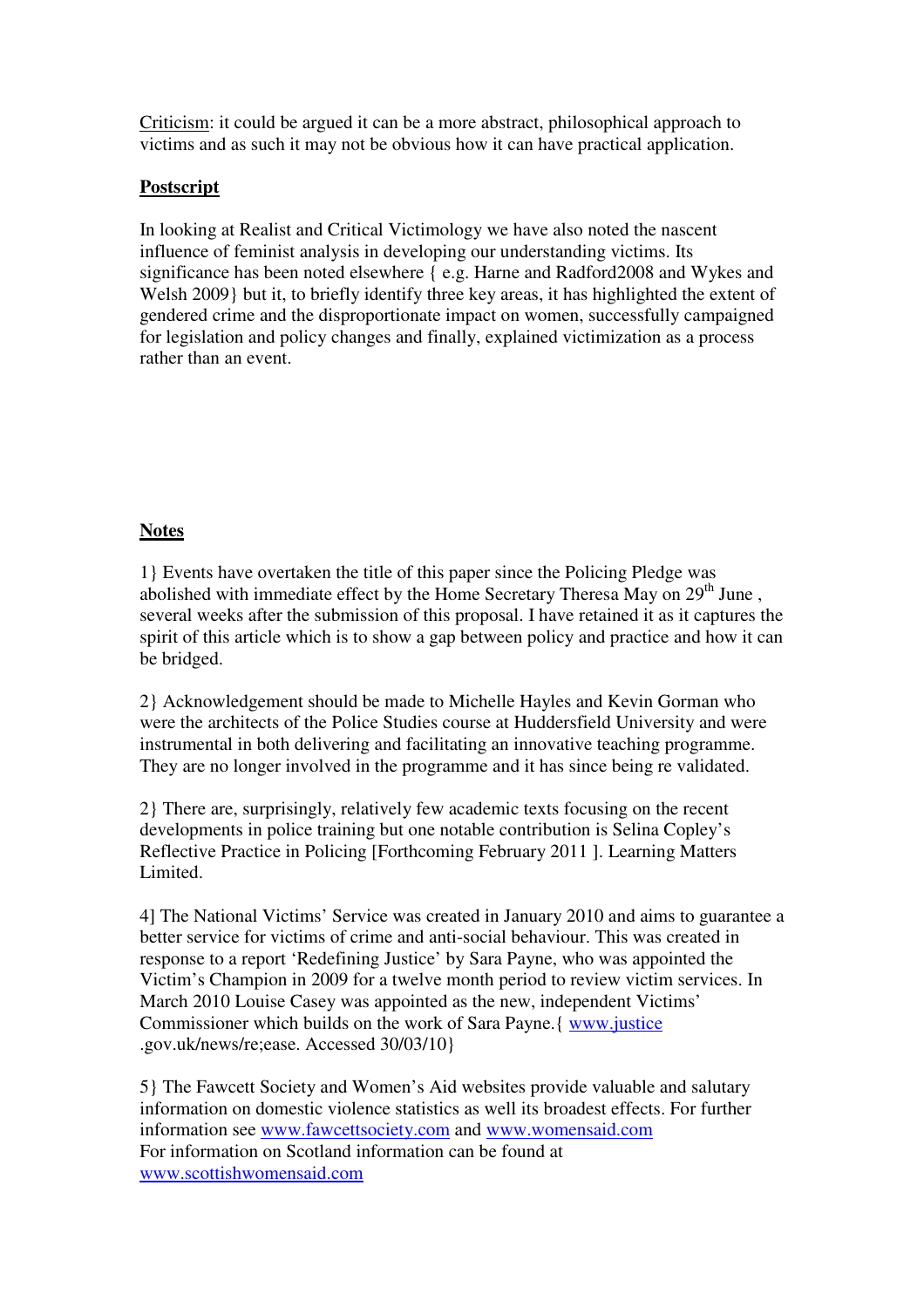#### **References**

Barnish,M.{2004] Domestic Violence: A Literature Review. HMIP, Home Office.

Bottoms, A. and Roberts, J.{eds}[2010] Hearing the Victim: Adversarial justice, crime victims and the State, Cullompton: Willan Publishing.

Copley,S{forthcoming} Reflective Practice for Police Students, Learning Matters Press.

Dignam, J{2005} Understanding Victims of Crime and Restorative Justice.,Open University Press.

Dobash,R.E. and Dobash,R.{1979} Violence against Wives: A Case Against the Patriarchy, Shepton Mallet:Open Books.

Grieve,J., Harfield,J. and MacVean,A.{2007} Policing. Sage Publications.

Goodey,J{2005} Victims and Victimology: Research,Policy and Practice, London:Longman

Hall,M{2009} Hearing the Voice of the Victim: Policy and practice in criminal justice, Cullompton : Willan Publishing

Harne, L. and Radford, J $\{2008\}$  Tackling Domestic Violence: theories, policies and practice, Open University Press

Hoyle,C. and Zedner,L.{2007} Victims, Victimization and Criminal Justice in M.Maguire, R.Morgan and R.Reiner[eds] The Oxford Handbook of Criminology, Oxford University Press.

Mawby,  $R$ {2008}Public sector services and the victim of crime, in S. Walklate{ed} Handbook of Victims and Victimology Cullompton:Willan Publishing.

Mawby, R. I. and Walklate, S.{ 1994} Critical Victimology, Sage Publishing.

Miller, S. {2001} The Paradox of Women Arrested for Domestic Violence: Criminal Justice Professionals and Service Providers Respond, Violence Against Women, 7 [12] 1339- 1376

Newburn, T{2007} Criminology, Cullompton:Willan Publishing. Chapter 17, 'Victims, victimization and Victimology'.